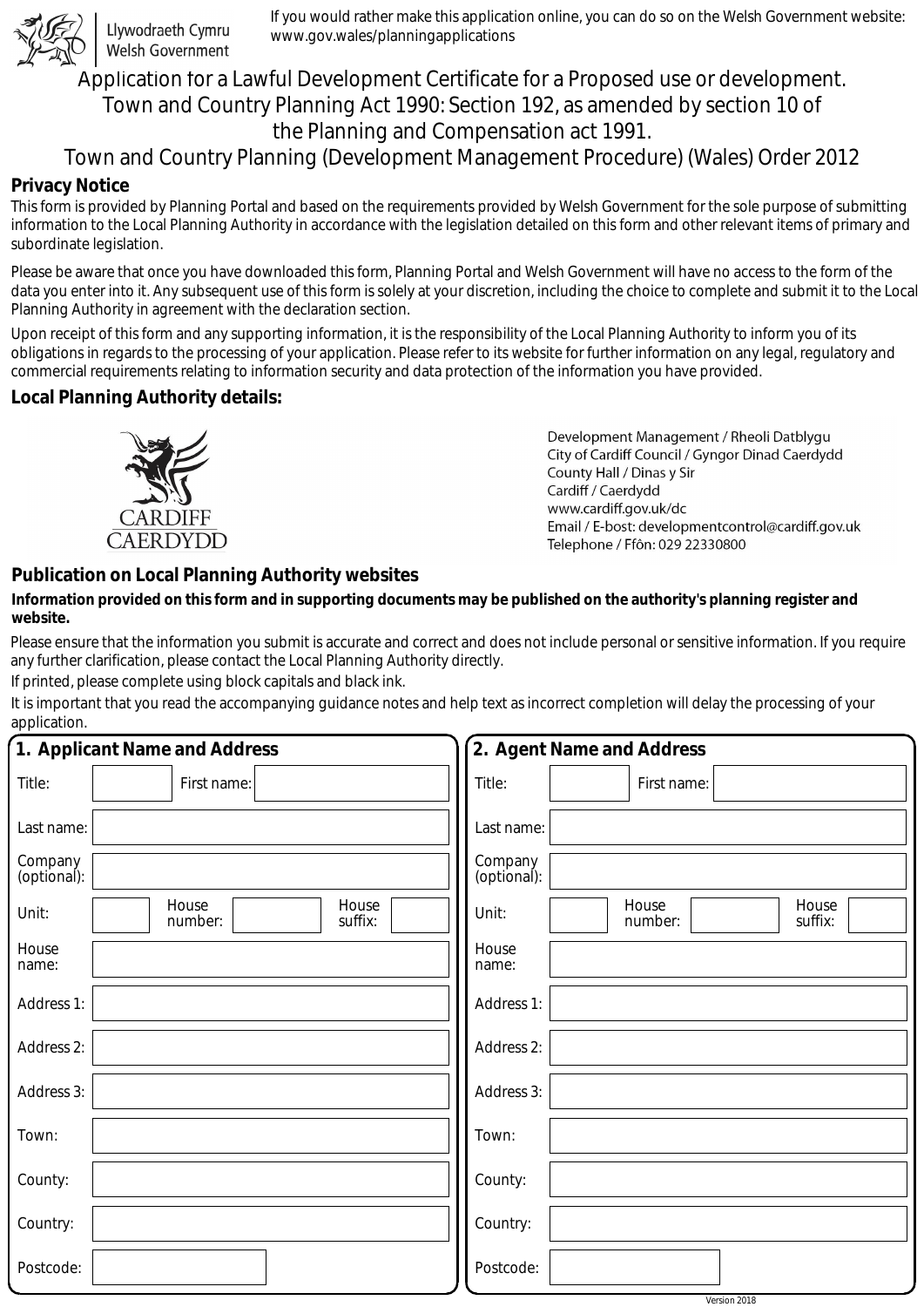| 3. Site Details         |                                      |                  |                                                                 |                                                                                                                                         |     | 4. Pre-application Advice         |                                 |                |                                                 |                                                                                                                                       |                                      |  |
|-------------------------|--------------------------------------|------------------|-----------------------------------------------------------------|-----------------------------------------------------------------------------------------------------------------------------------------|-----|-----------------------------------|---------------------------------|----------------|-------------------------------------------------|---------------------------------------------------------------------------------------------------------------------------------------|--------------------------------------|--|
|                         |                                      |                  | Please provide the full postal address of the application site. |                                                                                                                                         |     |                                   |                                 |                |                                                 | Has pre-application advice been sought from the local                                                                                 |                                      |  |
| Unit:                   |                                      | House<br>number: |                                                                 | House<br>suffix:                                                                                                                        |     | authority about this application? |                                 |                |                                                 | Yes                                                                                                                                   | No                                   |  |
| House<br>name:          |                                      |                  |                                                                 |                                                                                                                                         |     |                                   |                                 |                |                                                 | If Yes, please complete the following information about the advice<br>you were given. (This will help the authority to deal with this |                                      |  |
| Address 1:              |                                      |                  |                                                                 |                                                                                                                                         |     | application more efficiently).    |                                 |                | Please tick if the full contact details are not |                                                                                                                                       |                                      |  |
| Address 2:              |                                      |                  |                                                                 |                                                                                                                                         |     |                                   |                                 |                | known, and then complete as much as possible:   |                                                                                                                                       |                                      |  |
| Town:                   |                                      |                  |                                                                 |                                                                                                                                         |     | Officer name:                     |                                 |                |                                                 |                                                                                                                                       |                                      |  |
| County:                 |                                      |                  |                                                                 |                                                                                                                                         |     | Reference:                        |                                 |                |                                                 |                                                                                                                                       |                                      |  |
| Postcode<br>(optional): |                                      |                  |                                                                 |                                                                                                                                         |     |                                   |                                 |                |                                                 |                                                                                                                                       |                                      |  |
|                         |                                      |                  | must be completed. Please provide the most accurate site        | If you cannot provide a postcode, the description of site location                                                                      |     |                                   |                                 |                | Date DD/MM/YYYY:                                |                                                                                                                                       |                                      |  |
|                         |                                      |                  |                                                                 | description you can, to help locate the site - for example "field to<br>the North of the Post Office".                                  |     |                                   |                                 |                | (must be pre-application submission)            |                                                                                                                                       |                                      |  |
| Easting:                |                                      |                  | Northing:                                                       |                                                                                                                                         |     |                                   |                                 |                | Details of pre-application advice received?     |                                                                                                                                       |                                      |  |
| Description:            |                                      |                  |                                                                 |                                                                                                                                         |     |                                   |                                 |                |                                                 |                                                                                                                                       |                                      |  |
|                         |                                      |                  |                                                                 |                                                                                                                                         |     |                                   |                                 |                |                                                 |                                                                                                                                       |                                      |  |
|                         |                                      |                  |                                                                 |                                                                                                                                         |     |                                   |                                 |                |                                                 |                                                                                                                                       |                                      |  |
|                         |                                      |                  |                                                                 |                                                                                                                                         |     |                                   |                                 |                |                                                 |                                                                                                                                       |                                      |  |
|                         |                                      |                  |                                                                 | 5. Lawful Development Certificate - Interest In Land                                                                                    |     |                                   |                                 |                |                                                 |                                                                                                                                       |                                      |  |
|                         |                                      |                  | Please state the applicant's interest in the land?              |                                                                                                                                         |     |                                   |                                 |                |                                                 |                                                                                                                                       |                                      |  |
| Owner:                  | Yes                                  | No               |                                                                 | Lessee:                                                                                                                                 | Yes | No                                |                                 |                | Occupier:                                       | Yes                                                                                                                                   | No                                   |  |
|                         |                                      |                  |                                                                 | If Yes to Lessee or Occupier please give details of the owner and state whether they have been informed in writing of this application: |     |                                   |                                 |                |                                                 | Have they been informed                                                                                                               |                                      |  |
|                         | Name                                 |                  |                                                                 |                                                                                                                                         |     | Address                           |                                 |                |                                                 | Yes                                                                                                                                   | in writing of the application<br>No. |  |
|                         |                                      |                  |                                                                 |                                                                                                                                         |     |                                   |                                 |                |                                                 |                                                                                                                                       |                                      |  |
|                         |                                      |                  |                                                                 |                                                                                                                                         |     |                                   |                                 |                |                                                 |                                                                                                                                       |                                      |  |
|                         |                                      |                  |                                                                 | if No to all the above, pleases give name and addresses of anyone you know who has an interest in the land:                             |     |                                   |                                 |                |                                                 |                                                                                                                                       |                                      |  |
|                         |                                      |                  |                                                                 |                                                                                                                                         |     | Nature of                         |                                 | Have they been |                                                 |                                                                                                                                       |                                      |  |
|                         | Name                                 |                  | Address                                                         |                                                                                                                                         |     | interest<br>in the land           | informed of the<br>application? |                |                                                 | if they have not been informed of the<br>application please explain why not                                                           |                                      |  |
|                         |                                      |                  |                                                                 |                                                                                                                                         |     |                                   | Yes                             | No             |                                                 |                                                                                                                                       |                                      |  |
|                         |                                      |                  |                                                                 |                                                                                                                                         |     |                                   |                                 |                |                                                 |                                                                                                                                       |                                      |  |
|                         |                                      |                  |                                                                 |                                                                                                                                         |     |                                   |                                 |                |                                                 |                                                                                                                                       |                                      |  |
|                         |                                      |                  |                                                                 |                                                                                                                                         |     |                                   |                                 |                |                                                 |                                                                                                                                       |                                      |  |
|                         |                                      |                  |                                                                 |                                                                                                                                         |     |                                   |                                 |                |                                                 |                                                                                                                                       |                                      |  |
|                         |                                      |                  |                                                                 |                                                                                                                                         |     |                                   |                                 |                |                                                 |                                                                                                                                       |                                      |  |
|                         |                                      |                  |                                                                 |                                                                                                                                         |     |                                   |                                 |                |                                                 |                                                                                                                                       |                                      |  |
|                         |                                      |                  |                                                                 |                                                                                                                                         |     |                                   |                                 |                |                                                 |                                                                                                                                       |                                      |  |
|                         |                                      |                  |                                                                 |                                                                                                                                         |     |                                   |                                 |                |                                                 |                                                                                                                                       |                                      |  |
|                         | 6. Authority Employee / Member       |                  |                                                                 |                                                                                                                                         |     |                                   |                                 |                |                                                 |                                                                                                                                       |                                      |  |
| a) a member of staff    | With respect to the Authority, I am: |                  | c) related to a member of staff                                 |                                                                                                                                         |     |                                   |                                 |                |                                                 | Do any of these statements apply to you?                                                                                              |                                      |  |
| b) an elected member    |                                      |                  | d) related to an elected member                                 |                                                                                                                                         |     |                                   | Yes                             |                |                                                 | No                                                                                                                                    |                                      |  |
|                         |                                      |                  |                                                                 | If Yes, please provide details of the name, relationship and role                                                                       |     |                                   |                                 |                |                                                 |                                                                                                                                       |                                      |  |

Version 2018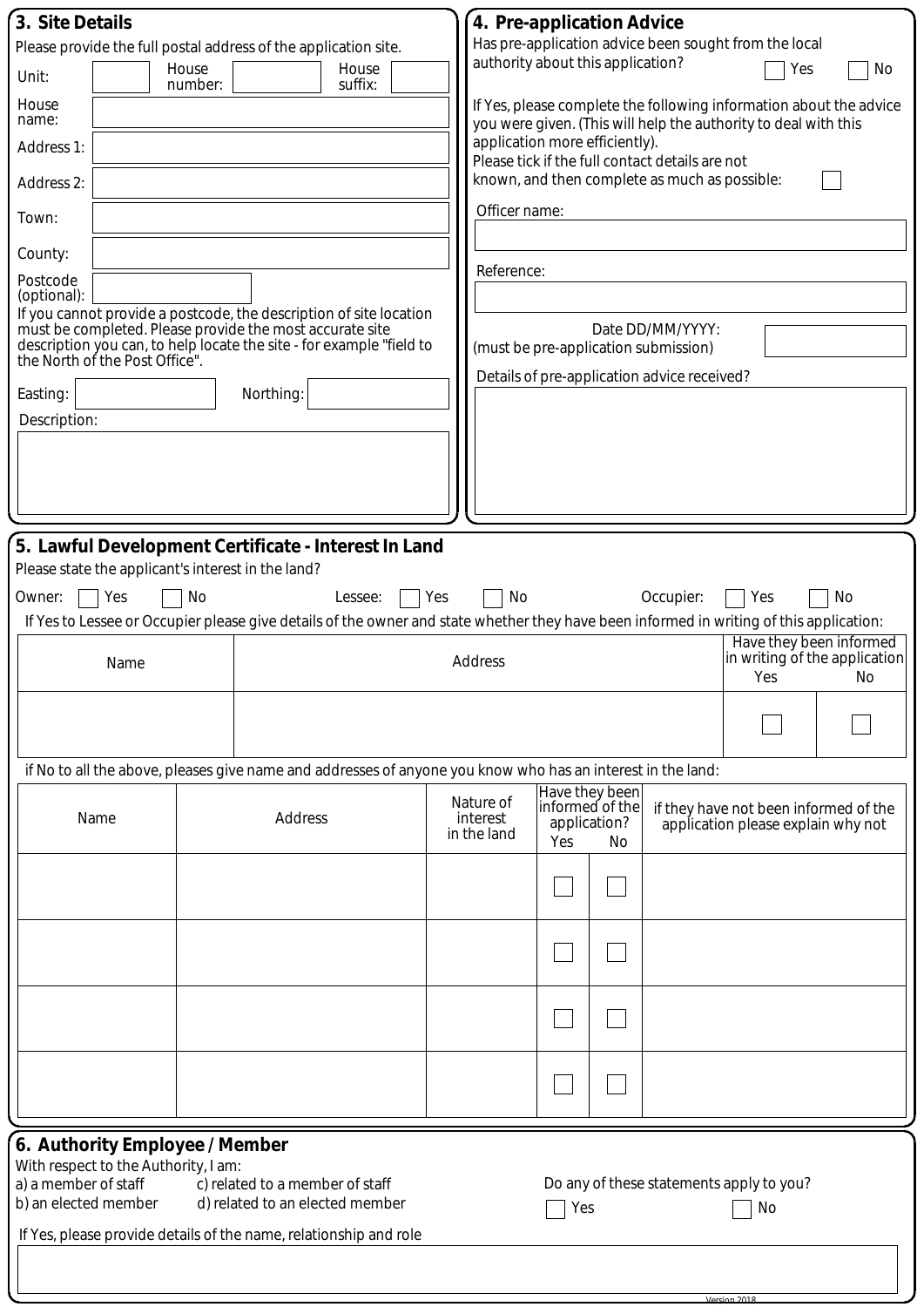| 7. Grounds For Application                                                                                                                                                                 |                                                                                                                                                                                                                                   |
|--------------------------------------------------------------------------------------------------------------------------------------------------------------------------------------------|-----------------------------------------------------------------------------------------------------------------------------------------------------------------------------------------------------------------------------------|
| <b>Information About The Existing Use(s)</b>                                                                                                                                               | Information About The Proposed Use(s)                                                                                                                                                                                             |
| Please explain why you consider the existing or last use of the land<br>is lawful, or why you consider that any existing buildings, which it<br>is proposed to alter, or extend are lawful | If you consider the proposed use is within a 'Use Class' in the Town<br>and Country Planning (Use Classes) Order 1987 (as amended), state<br>which one:                                                                           |
|                                                                                                                                                                                            |                                                                                                                                                                                                                                   |
|                                                                                                                                                                                            | Is the proposed operation or use:                                                                                                                                                                                                 |
|                                                                                                                                                                                            | Temporary<br>Permanent                                                                                                                                                                                                            |
|                                                                                                                                                                                            | If temporary please give details:                                                                                                                                                                                                 |
|                                                                                                                                                                                            |                                                                                                                                                                                                                                   |
|                                                                                                                                                                                            |                                                                                                                                                                                                                                   |
| Please list the supporting documentary evidence (such as a                                                                                                                                 |                                                                                                                                                                                                                                   |
| planning permission) which accompanies this application:                                                                                                                                   | Please state why you consider that a Lawful Development                                                                                                                                                                           |
| 1.                                                                                                                                                                                         | Certificate should be granted for this proposal:                                                                                                                                                                                  |
| 2.                                                                                                                                                                                         |                                                                                                                                                                                                                                   |
| 3.                                                                                                                                                                                         |                                                                                                                                                                                                                                   |
|                                                                                                                                                                                            |                                                                                                                                                                                                                                   |
| 4.                                                                                                                                                                                         |                                                                                                                                                                                                                                   |
| 5.                                                                                                                                                                                         |                                                                                                                                                                                                                                   |
| If you consider the existing, or last use is within a 'Use Class' in the<br>Town and Country Planning (Use Classes) Order 1987 (as                                                         |                                                                                                                                                                                                                                   |
| amended), state which one:                                                                                                                                                                 |                                                                                                                                                                                                                                   |
|                                                                                                                                                                                            |                                                                                                                                                                                                                                   |
| 8. Description Of Proposal                                                                                                                                                                 |                                                                                                                                                                                                                                   |
| Does the proposal consist of, or include:<br>a) The carrying out of building or other operations?                                                                                          | Yes<br>No                                                                                                                                                                                                                         |
|                                                                                                                                                                                            | If Yes to a, please give detailed description of all such operations (includes the need to describe any proposal to alter or create a new<br>access, layout any new street, construct any associated hard-standings, means of enc |
| indicate on your plans (in the case of a proposed building the plan should indicate the precise siting and exact dimensions):                                                              |                                                                                                                                                                                                                                   |
|                                                                                                                                                                                            |                                                                                                                                                                                                                                   |
|                                                                                                                                                                                            |                                                                                                                                                                                                                                   |
| b) Change of use of the land or building(s)?                                                                                                                                               | Yes<br>No                                                                                                                                                                                                                         |
| machinery to be installed and the hours the proposed use will be carried out.                                                                                                              | If Yes to b, please give a full description of the scale and nature of the proposed use, including the processes to be carried out, any                                                                                           |
|                                                                                                                                                                                            |                                                                                                                                                                                                                                   |
|                                                                                                                                                                                            |                                                                                                                                                                                                                                   |
|                                                                                                                                                                                            |                                                                                                                                                                                                                                   |
| If Yes to b, please describe fully the existing or the last known use, with the date this use ceased:                                                                                      |                                                                                                                                                                                                                                   |
|                                                                                                                                                                                            |                                                                                                                                                                                                                                   |
|                                                                                                                                                                                            |                                                                                                                                                                                                                                   |
|                                                                                                                                                                                            |                                                                                                                                                                                                                                   |
| Has the proposal been started?                                                                                                                                                             | Yes<br>No                                                                                                                                                                                                                         |

Version 2018